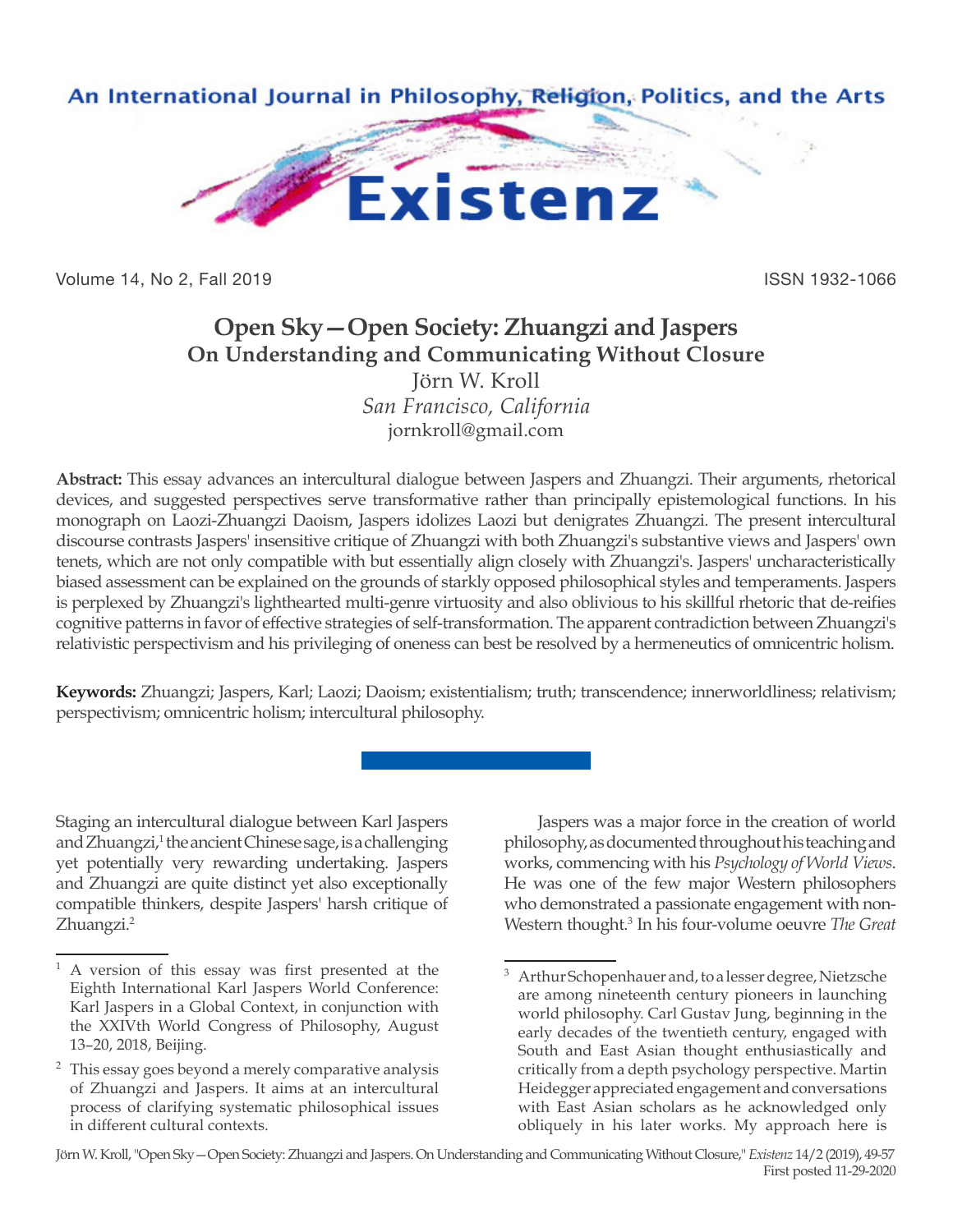*Philosophers* Jaspers wrote, among other philosophers, about Buddha, Nagarjuna, and about three Chinese philosophers: Confucius (Kongzi), Laozi, and Zhuangzi. In the section on Laozi-Zhuangzi Daoism,<sup>4</sup> Jaspers treats Zhuangzi, "the man of letters" (*GP2* 412), only as the most famous disciple of Laozi "in relation to whom he is not even an adequate commentator" (*GP2*  413).5 The following discussion examines the validity of Jaspers' verdict and suggests various explanations for Jaspers' overt negative judgment.

# **Jaspers' Praise of Laozi's** *Daodejing* **and his Critique of Zhuangzi**

The *Daodejing*, the classic Chinese text, dating back to the fourth century BCE or earlier, has traditionally been attributed to the legendary figure Laozi. Jaspers expresses the highest praise and deepest admiration for the work of eighty-one maxims ascribed to "The Old Master." The following passage sets the stage for Jaspers' soaring esteem:

Without systematic terminology, there is a unity of thought which lends itself to systematic interpretation. The power of its paradoxical formulations (without playfulness or irresponsible wit), its earnestness, and the impact of a seemingly unfathomable depth make the book one of the irreplaceable works of philosophy. [*GP2* 389]

The *Daodejing*, Jaspers states, does not need a historical introduction "because of the timeless character of this metaphysical thinking" (*GP2* 389). He speaks of this text as if it were an ancient synopsis of his own existentialist philosophizing:

indebted to an intercultural hermeneutics outlined in Eric S. Nelson, *Chinese and Buddhist Philosophy in Early Twentieth-Century German Thought*, New York, NY: Bloomsbury Academic, 2017. Nelson examines enduring obstacles and promising beginnings of an intercultural East-West dialogue. I attempt the same, albeit on a much smaller scale, by revisiting Jaspers' severe assessment of Zhuangzi.

- <sup>4</sup> Karl Jaspers, *The Great Philosophers. Volume II: The Original Thinkers*, transl. Ralph Mannheim, New York, NY: Harcourt, Brace & World 1966, pp. 388-415. [Henceforth cited as *GP2*]
- <sup>5</sup> I have changed the term "Tao" and the names "Lao-tzu" and "Chuang-tzu" in Jaspers' text to the contemporary Hanyu Pinyin Romanization: "Dao," "Laozi," and "Zhuangzi."

In emptiness [Dao] remains…richer in potentiality than all mere reality in the world, in nonbeing it is more than being, in the undifferentiated ground greater than all determinate, objectively differentiated being. It remains the Encompassing. [*GP2* 391]

Toward the end of this monograph, Jaspers expresses his deeply felt intimacy with "The Old Master" even terminologically: "Laozi speaks from the standpoint of perfection or eternity. He speaks from the Encompassing to the Encompassing" (*GP2* 411).

Jaspers welcomes the benevolent effects of the *Daodejing*, or as Ames and Hall aptly extended the title of this ancient Chinese classic: "Making This Life Significant."<sup>6</sup> Jaspers writes: "The profound peace of the Dao is present in every one of Laozi's thoughts" (*GP2*  412).

In contrast to his total embrace of the *Daodejing*, Jaspers feels largely repelled by the *Zhuangzi*, the second most known work of Daoism, which seconds Laozi purely in a contrarian spirit, as Stephen Mitchell shows in his adaptation and brilliant commentary entitled The Second Book of the Tao.<sup>7</sup> Jaspers critically ponders: "The atmosphere in Laozi is peaceful; in Zhuangzi it is polemical, full of arrogance, mockery, contempt" (*GP2* 413). Jaspers charges Zhuangzi with being a flashy literary deconstructionist:

Zhuangzi startles us with surprise effects; his prevailing mood is one of irony and skepticism; he treats Laozi's ideas as material for his literary invention. One feels that he deliberately set out to produce literature. Thus the meaning of every single word of Laozi is transformed. [*GP2* 413]

Jaspers sums up his verdict with some modicum of reserved fairness:

Zhuangzi's admirable gift of invention, his penetrating ideas about world and reality, about language, his insight into psychological states, his richness, make him one of the most interesting Chinese authors. But he must not be confused with Laozi, in relation to whom he is not even an adequate commentator. [*GP2* 413]

<sup>6</sup> Laozi, *Daodejing: "Making This Life Significant," A Philosophical Translation*, transl. Roger T. Ames and David L. Hall. New York, NY: Ballantine Books, 2003. This translation and commentary is based on the three Guodian bamboo scrolls that were excavated in 1993.

<sup>7</sup> Stephen Mitchell, *The Second Book of the Tao: Compiled and Adapted from the Chuang-tzu and the Chung Yung, with Commentaries*, New York, NY: Penguin Books, 2009.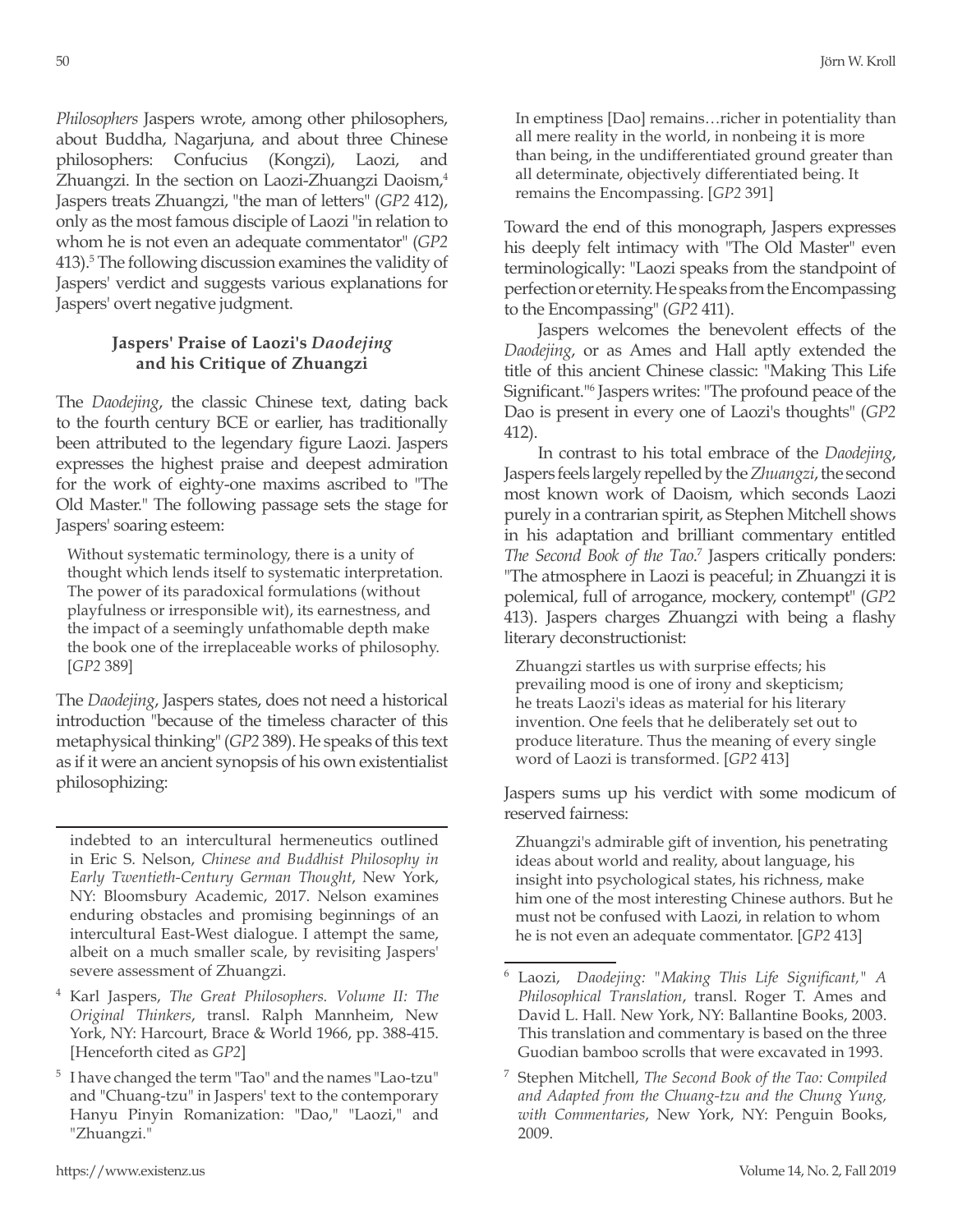Jaspers' overall critique of Zhuangzi is uncharacteristically hard-hitting and unmerited, considering the fact that Jaspers does not quote, analyze, or dispute any actual passage from the *Zhuangzi*. His direct familiarity with Zhuangzi's text is doubtful. A closer look at Zhuangzi, the impious disrupter and literary rebel, is needed in order to determine whether Jaspers' assertions and judgments about Zhuangzi are justified.

#### **Zhuangzi's Central Teachings**

Little is known about The Old Master, the legendary Laozi. Not much more is known about the historical Zhuang Zhou (approximately 369-286 BCE), the alleged author of the literary work, the *Zhuangzi*, in which Zhuang also functions as an interlocutor. The entire work consists of thirty-three extant chapters. In the following I will refer only to chapters one through seven, the "Inner Chapters," which most Sinologists regard as being Zhuangzi's own writings.<sup>8</sup>

Zhuangzi, who is often being referred to as "Master Zhuang," wears many masks. It is impossible to find plain descriptive terms for this iridescent and unpredictable personality and his multi-faceted, dazzling literary virtuosity. This indeterminacy is part of his distinctive appeal and reflects a central feature of his teaching: bursting the streamlined confines of systematic discourse. By way of various literary devices such as fable, myth, paradox, dream, witty snappy dialogs, ironic rejoinders, and ample puns Zhuangzi makes obvious the relativity of all perspectives and the self-inflicted undermining of skepticism, by simply noting their internal contradictions. However, instead of ending up at impasse or in immobilizing suspense, Zhuangzi arrives at vastly liberating vistas.

Already in chapter one, "Wandering Far and Unfettered," Zhuangzi prefigures the possibility of real independence and freedom. Real independence is not gained by separation from, but by complete involvement with things, and by acknowledging one's dependence on each and every thing and every being. Such realization removes barriers that block continual personal transformation and opens the space for freely shifting and evolving identities. Zhuangzi expresses this lofty vista in his statement that "the Consummate Person has no fixed identity, the Spirit Man has no particular merit, the Sage has no one name" (*ZZ* 6).

Zhuangzi illustrates the theme of fluid and flexible identities with the story of the wind that passes over hollowed items (as in the woods) and thus produces a multitude of tones. One can hear the various tones, but what is the sound of the wind itself? And who is the blower? The story suggests that the different tones represent various emotional predispositions or moods, which determine one's changing perspectives on the world. Zhuangzi continues to probe on what it is that the transformation of moods and perspectives depends, and on how this transformation in turn affects what one knows.

Zhuangzi uses the wind as a metaphor for the Dao (the Course, the Way). Yet, just as the sound of the wind itself cannot be identified, the Way or Course also cannot be specified by any concrete means.

Zhuangzi intimates that the way humans know things is dependent on our perspectives, moods, or perceptual dispositions, and that even the question about the origin of one's perspectives is necessarily asked from a perspectival view.9 That means that the truthfulness or adequacy of any perspective too can be evaluated only according to criteria that are internal to that specific perspective. Consequently, there is no perspective-independent vantage point. This is a central tenet in Zhuangzi's epistemology.

Up to this point Zhuangzi appears to be a straightforward perspectival relativist. However,

<sup>8</sup> Zhuangzi, "The Inner Chapters," in *Zhuangzi: The Essential Writings with Selections from Traditional Commentaries*, transl. Brook Ziporyn, Indianapolis, IN: Hackett Publishing Company 2009, pp. 1-54. [Henceforth cited as *ZZ*] I am indebted to Ziporyn's illuminating commentaries in the online supplement www.hackettpublishing.com/zhuangzisup.

<sup>&</sup>lt;sup>9</sup> For example, Martin Heidegger assigns a decisive cognitive function to moods in his *Being and Time*, transl. John Macquarrie and Edward S. Robinson, New York, NY: Harper & Row 1962. [Henceforth cited as *BT*] Heidegger points out that moods attune one to the world and are thus disclosing it. "A mood makes manifest 'how one is, and how one is faring.' In this 'how one is,' having a mood brings Being to its 'there'" (*BT* 173). "Dasein's openness to the world is constituted existentially by the attunement of a state-of-mind" (*BT* 176). "*Existentially, a state-of-mind implies a disclosive submission to the world, out of which we can encounter something that matters to us.* Indeed *from the ontological point of view* we must as a general principle leave the primary discovery of the world to 'bare mood'" (*BT* 177). For Heidegger, "world" refers to a concrete, pragmatically encountered gestalt of everyday living (italics are in the original text).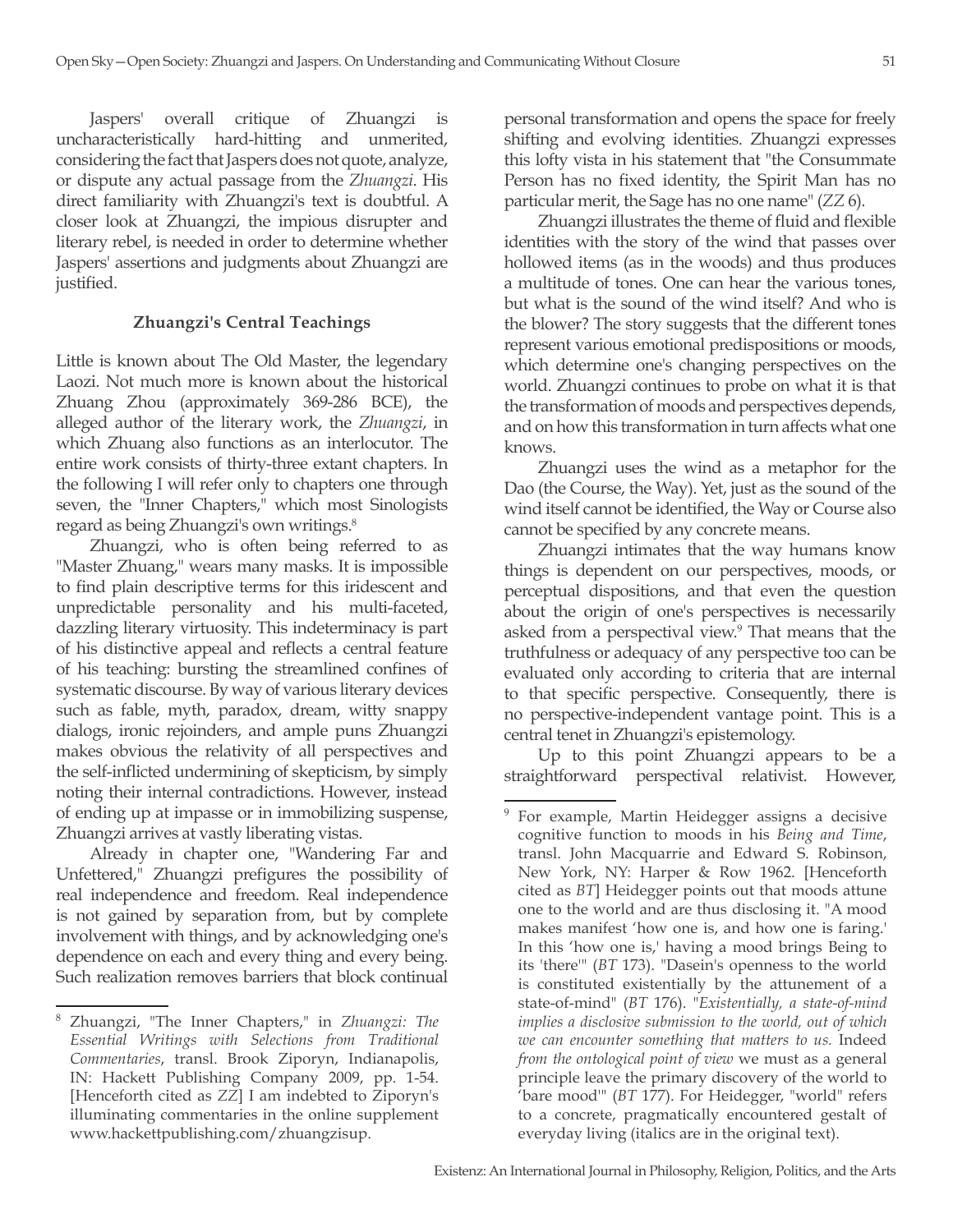Zhuangzi refines his overall argument by his notion of the Course-Axis, or the Course as Axis. The Course-Axis is a conceptual tool for dealing with diverse perspectives in an open and free manner. It is based on the insight that "this" and "that" are not contrasting and exclusive opposites. On the contrary, they are implying each other: "that" is a "this" from the perspective of "that." (The same applies to the evaluative opposites of "right" and "wrong.") Since "this" and "that" are interchangeable in terms of perspective and do exist everywhere, Zhuangzi has shown the "oneness" of all things as well as their non-oneness, depending on one's chosen perspective. Insight into the dialectical co-emergence of oneness and non-oneness leads to a synthesizing, overarching oneness as realized and lived by sages, that is by humans who take it as it comes: accepting and riding each "this."

After giving several examples of the Genuine Human Beings living in former times, Zhuangzi makes the following generalization about sages:

Thus, what they liked was the oneness of things, but what they disliked was also the oneness of things. Their oneness was the oneness, but their non-oneness was also the oneness. In their oneness, they were followers of the Heavenly. In their non-oneness, they were followers of the Human. This is what it is for neither the Heavenly nor the Human to win out over the other. And that is what I call both Genuine and Human, a Genuine Human Being. [*ZZ* 42]

This ultimate oneness is characterized by a thorough Non-knowing, which is "peculiarly devoid of any manifest sign" (*ZZ* 10) — or as Jaspers might say: oneness is present without any manifest cipher. This Non-knowing is the axis and unmoving center of the Genuine Human Being. As it is a general orientation and inner compass, the Course-Axis does not function as a specific guide for knowing or acting.

This Non-knowing is the Course-Axis, or the axis of all courses, of all Daos. It is marked by complete openness and hence maximal flexibility, cognitively and behaviorally. Non-knowing invites new perspectives, which in turn generate further perspectives. The Genuine Human Being, in tune and in step with the Course-Axis, can entertain and enjoy multiple perspectives and their autocatalytic permutations, which in turn transform any beholder who does not cling to any specific identity.

Zhuangzi illustrates this axial Non-knowing and its concomitant flexibility by the story of the monkey trainer, who tells his monkeys that he will give them three chestnuts in the morning and four in the evening. Upon outrage by the monkeys, demanding instead four chestnuts in the morning and three in the evening, the monkey trainer simply accepts their demand, without trying to convince them neither of his position nor of the fact that the number of chestnuts per day remains the same. The monkey keeper is staying his course while temporarily also accepting their specific course that is opposed to his. "He just went by the rightness of their present 'this'" (*ZZ* 14), thereby holding two opposing perspectives simultaneously. This story illustrates "Walking Two Roads," which is the way of the sage who "remains at rest in the middle of Heaven, the Potter's Wheel" (*ZZ* 14).

When fully aware of the multiplicity of perspectives, one faces the obvious: different perspectives exist, and that there are no perspective-free means to evaluate them. Zhuangzi calls this fundamental recognition the "Illumination of the Obvious" (*ZZ* 15). Failure and success, right and wrong, good and bad: each evaluation or judgment is dependent on a perspective, and it is consistent only with its own premises. This "Illumination of the Obvious" functions as Zhuangzi's Dao, his Course-Axis. But he is not considering it as a meta-course that is subordinating all other Daos or perspectives. For him, his Course-Axis is just another perspective. It functions, however, like a wild card in the hands of an ambidextrous card player.

The wild card has no fixed identity and therefore empowers the player's current course of action. The Course-Axis, while motionless at the center of the potter's wheel, boosts the free motions of the card player. Not being committed to any one perspective, the player who knows to play the wild card, the "Illumination of the Obvious," rides upon each perspectival transformation with agility and freedom. Zhuangzi's open sky has no place for rigid metaphysical pronouncements, for they try to fix and order things and people in conceptual straightjackets. His literary inventions wage a constant war against any reifying thinking, including assumptions regarding what qualifies as depth or surface reality. For Zhuangzi, there is no opposition between surface and depth, as the surface of everyday things and beings is their depth.

Occasionally Zhuangzi invokes "The Heavenly" or "The Skylike" to characterize the generation of new perspectives analogous to the literally rotating sky that brings forth crops over the course of the seasons without someone's deliberate action. The openness and spontaneity of the sky stands in contrast to his notion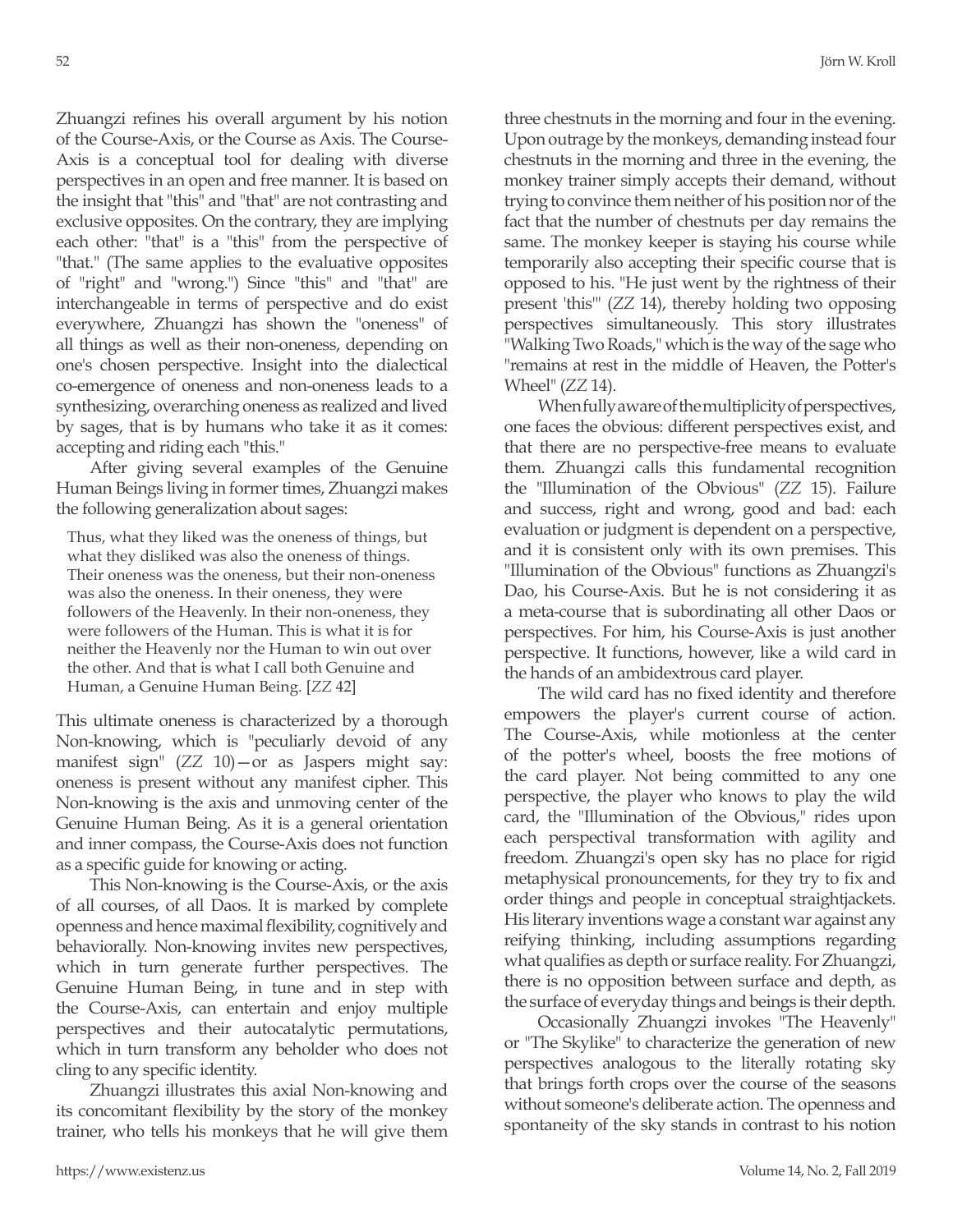of "The Human," which is bound, limited, and closed off by deliberate action and the pursuit of specific purposes. To be sure, the term "Heaven" is also a designation issuing from a specific perspective. Hence Zhuangzi asks himself: "So how could I know whether what I call the Heavenly is not really the Human. How could I know whether what I call the Human is not really the Heavenly" (*ZZ* 39-40)? This Non-knowing is the pivot, the central still point: the meta-stable, guiding Illumination of the Obvious, which functions also as Zhuangzi's central and centering "Radiance of Drift and Doubt"—which is his Dao.

Jaspers finds Zhuangzi to be startling, restless, and agitated (*GP2* 413). This judgment might be justified, if one takes Zhuangzi's Socratic argumentative vein, irony and skepticism at face value. In contrast to Jaspers' assessment, I find Zhuangzi delightfully relaxed, composed, and poised—precisely because his relativism and perspectivism, continually open to self-referential suspense and revision, know no borders. Zhuangzi has apparently surrendered to "The Sky," "The Heavenly." His actions spontaneously and naturally follow the principle of wu wei, which can be understood as spontaneous, non-coercive conduct that is instilled by Zhuangzi's total Non-knowing panorama.

In his discussion of the late nineteenth century New Thought movement that William James dubbed "mindcure movement," and related schemes of conceiving fitting adaptations to the perceived universe, James provides a pertinent insight about surrender that may also shed light on Zhuangzi's yielding trust in a cosmic order:

Here, in the very heyday of science's authority, it [mind-cure movement] carries on an aggressive warfare against the scientific philosophy, and succeeds by using science's own peculiar methods and weapons. Believing that a higher power will take care of us in certain ways better than we can take of us ourselves, if we only genuinely throw ourselves upon it and consent to use it, it finds the belief, not only not impugned, but corroborated by its observation.<sup>10</sup>

To be sure, Zhuangzi's encompassing trust is neither an experimental arrangement nor mere belief. It is a spontaneous and innate feature of his existence, of being himself.

Zhuangzi's fundamental recognition of the "Illumination of the Obvious" rests on the elemental insight that abundant and diverse perspectives do exist. They have equal claims to validity. Zhuangzi recounts their emergence:

Something is affirmative because someone affirms it. Something is negative because someone negates it. Courses are formed by someone walking them. Things are so by being called so. [*ZZ* 13]

By various rhetorical means Zhuangzi drives home his point that, on the one hand, there are no perspectivefree means to evaluate perspectives. On the other hand, he holds that all things, including perspectives, are one and that all perspectives are equally justified, as his discussion shows of the co-emergence of any "this" and "that" and its pragmatic transposition into the skillful practice of simultaneously "Walking Two Roads." Scholarship on the *Zhuangzi* is divided as to privileging Zhuangzi's relativistic perspectivism or his unitary, mystical vision.

Ziporyn detects omnicentric holism at the center of the Inner Chapters and demonstrates how such holism harmonizes the perspectivism and the unitary, mystical vision in the *Zhuangzi*. Ziporyn describes "omnicentric holism" as being a systemic point of view that perceives a whole as a function of interdependent parts, which interact on a critical level of integration and interpenetration such that each part of the whole is a center of the whole and therefore also identical with any other part.11 A hologram is a physical counterpart of this mindboggling concept. Informed by omnicentric holism as an interpretive scheme, a reading of Zhuangzi's ostensibly lapidary statement that "things are so by being called so" enables one to grasp the value paradox and apparently contradictory views in dynamic and equalizing harmony, as demonstrated, for instance, in the telling tale of the monkey trainer's laidback diplomacy.

Stating the concept of omnicentric holism in more concrete terms, one can notice that Zhuangzi is making

<sup>&</sup>lt;sup>10</sup> William James, "The Varieties of Religious Experience," in *Writings 1902-1910*, New York, NY: The Library of America 1987, pp. 1-477, here p. 114.

<sup>&</sup>lt;sup>11</sup> Brook Ziporyn, "How Many Are the Ten Thousand Things and I? Relativism, Mysticism, and the Privileging of Oneness in the 'Inner Chapters,'" in *Hiding the World in the World: Uneven Discourses on the Zhuangzi*, ed. Scott Cook, Albany, NY: State University of New York 2003, pp. 33-63. See pp. 34-6 for Ziporyn's explanation of omnicentric holism as being the best interpretive approach to resolving apparent contradictions in Zhuangzi's Inner Chapters.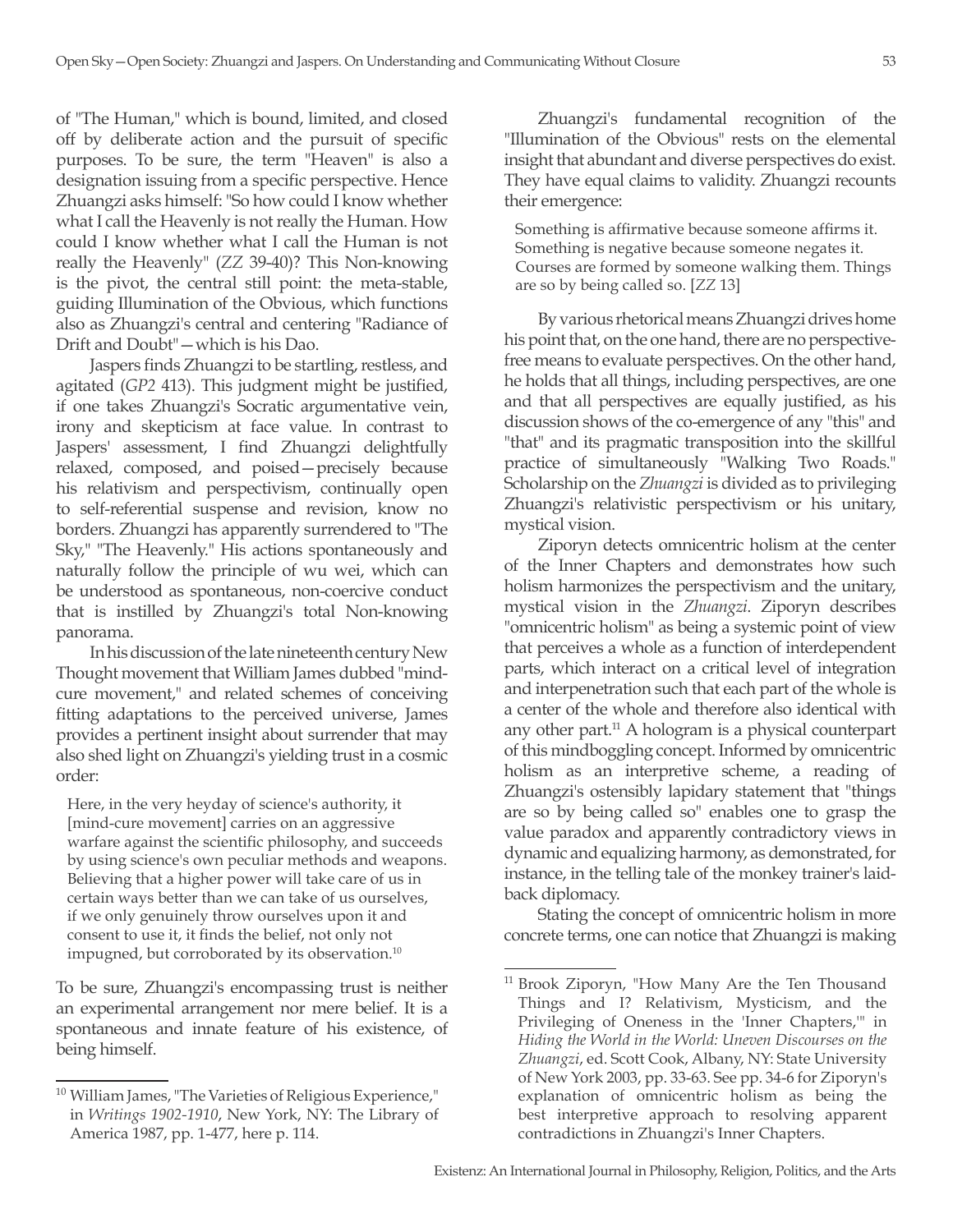the following central point: each "this" is the "one," even though it may be labeled a "that," which is just another "this" seen from a different perspective. Wherever one looks, one perceives the same oneness. It merely has a different, unique face dependent on one's current outlook. Thus, perspectivism and oneness coexist simultaneously and peacefully.

## **Politics**

Chapter two contains the core of Zhuangzi's philosophizing. The subsequent five chapters of the "Inner Chapters" assemble various applications of his central teachings. Zhuangzi makes only occasional remarks that have a bearing on politics. Chapter Four, "In the Human World," dispenses some political advice, but only sparingly and mostly by indirection. Zhuangzi's cosmological contrast between "The Heavenly" and "The Human" informs also his general view on politics. The skylike openness and spontaneity of the cosmic order, "The Heavenly," stands out against "The Human" that is marked by clever machinations and the ambitious pursuit of narrow, self-serving purposes. Consequently, Zhuangzi doubts whether any deliberate plan can improve political life and social conditions. He suggests that the only effective way of promoting social improvements consists in individuals learning the "fasting of the mind." This practice is the cultivated skill "to hear with the vital energy rather than with the mind" (*ZZ* 26).12 For Zhuangzi, this vital hearing depends on the cultivation of emptiness that invites the presence of beings: "And it is this emptiness that is the fasting of the mind" (*ZZ* 27).

In his whole-hearted embrace of Laozi, Jaspers sympathizes also with Laozi's endorsement of rulership by the wise and through Dao-infused libertarianism, which, naturally, requires only minimal governmental interference. In equal measure, Jaspers could have concurred with Zhuangzi's hands-off political view.

On a biographical level, Jaspers may certainly have sympathized with the story told in Chapter Four, which concerns a huge tree that has been spared the axe because its wood was deemed as being inferior. Carpenter Shi explains to his apprentice, who admires this spectacular tree for its fine material: "This is a talentless, worthless tree. It is precisely because it is so useless that it has lived so long" (*ZZ* 30).

*Wu wei*, or "nondoing" understood as "absence of deliberate action" (*ZZ* 53 n.15), is enhanced by Nonknowing and is, accordingly, both a down-to-earth (innerworldly) and skylike (transcendent) way of how "Walking Two Roads" can be expressed. Laozi and Zhuangzi both lived during the long era of the Warring States (475-221 BCE).<sup>13</sup> If Zhuangzi would have seen also in the political sphere an opportunity to genuinely practice "Walking Two Roads," he might not have rejected the position of prime minister, which the emperor allegedly offered him. It was Zhuangzi's insight, however, that he could not serve in this function without losing his integrity or his life. Jaspers did not pursue a less precarious opportunity, when according to Hans Saner he was suggested as a possible candidate for President of the Federal Republic of Germany in 1959.14

### **Religion and Inquisitive Spirituality**

"Walking Two Roads" can be applied also to the religious sphere. One can, for instance, accept and practice conventional soteriological forms (such as liturgy, rituals, symbolic actions, affirmations) as harmonizing concessions to a religious community, while these forms may also be seen in their historic and symbolic contingencies. In order to achieve religious and political tolerance, hostile religious factions, for instance, might embrace Zhuangzi's central point exemplified in his instructive, humorous story "Three in the Morning" in

 $12$  Zhuangzi's admonition to hear "with the vital energy" rather than merely with the mind serves as a subtle hint for contemporary philosophers of mind who are pursuing reductively naturalistic explanatory frameworks (for example, Francis Crick, Roger Penrose, Daniel C. Dennett).

 $13$  According to Chenyang Li, the era known as "Spring" and Autumn" (770-476 BCE) and the following Warring States period (475-221 BCE) "were times when the previously established political and moral order collapsed and various streams of thought arose in response. Numerous schools of thought competed, engaging in sometimes heated debates. This period was the most creative and productive time for Chinese philosophy, laying much of the foundation for the later development of Chinese intellectual traditions." Chenyang Li, "Chinese Philosophy," in *The Oxford Handbook of World Philosophy*, eds. Jay L. Garfield and William Edelglass, New York, NY: Oxford University Press 2011, pp. 7-12; here p. 11.

<sup>14</sup> Hans Saner, *Karl Jaspers, Mit Selbstzeugnissen und Bilddokumenten*, Hamburg, DE: Rowohlt Taschenbuch Verlag 2014, p. 60.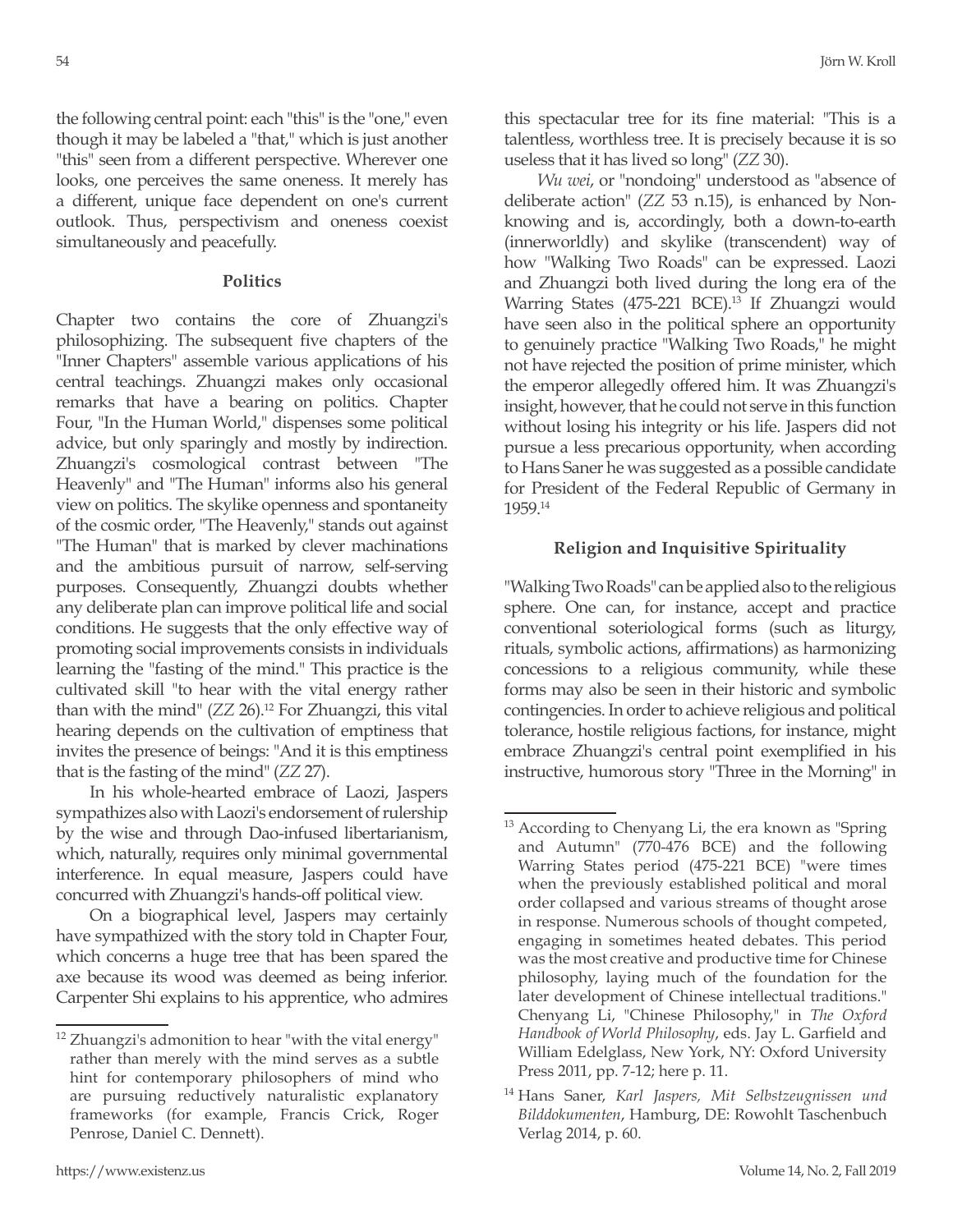order to achieve religious and political tolerance.

In order to deepen and exemplify the potential of Zhuangzi's conciliatory diplomacy of "Walking Two Roads," I will take a second look at Ziporyn's hermeneutics of omnicentric holism, but this time in the specific context of inquisitive spirituality. The spiritual teacher A. Hameed Ali, who writes under the pen name A. H. Almaas, proposes a nonhierarchical view of Total Being, a view that is particularly suitable for explaining the spontaneous unfolding of one's true nature (essential identity) in an ever-expanding experience of freedom.15 Akin to Jaspers' equation of *Existenz* and *Selbstsein* (being oneself), Almaas' notion of "true nature" refers to the essence of things and manifests in humans as the "Genuine Human Being" that Zhuangzi is frequently invoking. Almaas holds that "All the ways that true nature manifests itself are one thing" (*AOF* 144) and similar to Zhuangzi he is equally asserting the individual uniqueness of things and living beings. Parallel to Ziporyn's omnicentric holism, Almaas finds "that one of the things that true nature reveals about reality is that it is a hall of mirrors, or that it is a hologram" (*AOF* 140) in which each fragment of the whole reflects the whole as well as any other fragment.

The nonhierarchical realization Almaas describes refers to a specific relationship of phenomena or forms with each other:

One of the understandings that this realization brings in is that each manifestation of true nature is all of true nature, each form of true nature is true nature in its entirety. [*AOF* 139]

Almaas emphasizes the importance of recognizing that "everything, each single thing, is reality." He elaborates:

From this, we can see that each experience, each form, each phenomenon is the expression of reality and is all of reality. Each thing is everything. Each thing contains the totality of true nature without leaving any remainder. Each thing is all things of all times and all space. [*AOF* 176]

If Almaas' nonhierarchical view of Total Being, or totality, is understood, realized and lived in its allencompassing implications, it can be inferred that religious tolerance and political freedom can emerge naturally and spontaneously. In light of Almaas' omnicentric perspective, mere belief, good intentions,

or top-down governmental programs are ineffective, if they do not go hand in hand with parallel affective and behavioral developments in individuals. I suggest that Zhuangzi and Jaspers would wholeheartedly concur on this point.

#### **Truth Through Radical Openness**

According to Jaspers' overall philosophical tenets his severe criticism of Zhuangzi is surprising and apparently baffling. In *Von der Wahrheit*, a major systematic work originally published in 1947, Jaspers states philosophical principles that are diametrically opposed to his later shallow reading of Zhuangzi.16

Jaspers acknowledges that statements about transcendence can be made only by indirection or by tentative statements that have to be retracted as soon as one has uttered them. In the following succinct passage Jaspers specifies the manner of adequately speaking of transcendence:

The infinite movement of thought in saying and notsaying, in voicing and its subsequent revocation, is the mode in which one can talk about transcendence. Speaking of transcendence does not find a definite, stable point. [*VW* 111]<sup>17</sup>

It is puzzling, therefore, when ten years after the publication of *Von der Wahrheit* Jaspers reproaches Zhuangzi for lacking a peaceful atmosphere. Jaspers is taken aback by the turbulences of Zhuangzi's argumentative storms while focusing on the outer, agitated forms of Zhuangzi's diverse tonal palette. Instead of criticizing him, Jaspers could have declared his solidarity with Zhuangzi's meandering movements

<sup>15</sup> A. H. Almaas, *The Alchemy of Freedom: The Philosophers' Stone and the Secrets of Existence*, Boulder, CO: Shambhala Publications 2017. [Henceforth cited as *AOF*]

<sup>16</sup> Karl Jaspers, *Von der Wahrheit*, Munich, DE: Piper Verlag, 1991. [Henceforth cited as *VW*] The title *Von der Wahrheit* can simply and adequately be translated as *On Truth*, but because "von" can contextually also mean "about" and "from," the German title combines the connotations resonating in "About (the) Truth" and "From (the) Truth." This majestic, systematic work of over 1,000 pages, the first of several other planed volumes on *Philosophische Logik*, is an underappreciated masterwork. All quotations from *Von der Wahrheit* are translated by the author.

<sup>&</sup>lt;sup>17</sup> "Die unendliche Bewegung des Gedankens im Sagen und Nichtsagen, im Aussprechen und Wiederzurücknehmen ist die Form, in der von Transzendenz geredet werden kann. Das Sprechen von ihr findet keinen festen Punkt."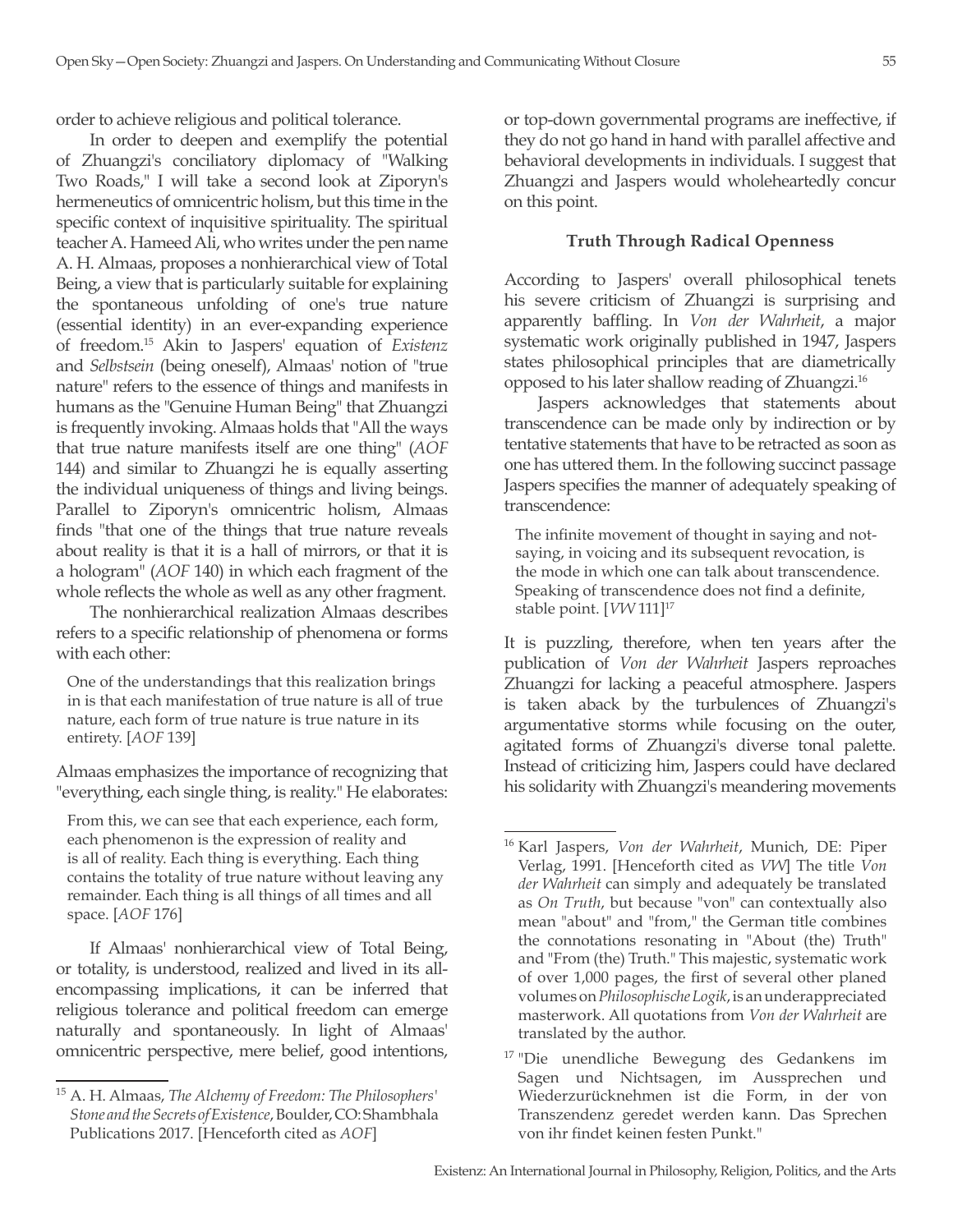of thought. In addition to misconstruing Zhuangzi's jocular and confrontational rhetoric, Jaspers seems colorblind vis-à-vis Zhuangzi's playful, teasing still point at the axis of his philosophical thunder and multigenre pyrotechnics.

For Jaspers, the felt presence of the Encompassing has the following consequences for the mode of his knowing:

The world is no burden anymore as that which objectively exists. It [the world] is brought into suspension, as it were. Each dominating, narrowing total worldview is dropping away. [VW 106]<sup>18</sup>

Zhuangzi's polemical debates with his friend and logician, Huizi, his stories, parables, historically factual or fictitious disputes with Confucius or Laozi, and other literary inventions serve the very purpose of dispelling the glamour and lure of any worldview that strives for monopoly. Zhuangzi's multi-genre pyrotechnics busts all philosophical cartels, even Daoism, if it loses its limber vitality and collapses into an abstract doctrine vying for supremacy. In principle, Jaspers concurs with Zhuangzi's skeptical caution:

Instead of one domineering total theory, many theories are valid according to their empirical fecundity. I confine myself to the reciprocal interaction of theory and experience in the realm of progressive discovery; I reject, however, every total knowledge claiming to be conclusive. Instead of one universal epistemology, methodological multiplicity reigns…Instead of a final frame of knowledge, there remains a radical openness, a readiness for new experience in all modes of the Encompassing. [*VW* 107]19

Jaspers could have made his case against the ancient Daoist sage by providing textual evidence in the context of a thorough understanding of *The Second*  *Book of the Tao* similar to Mitchell who thus baptized his congenial adaptation and empathic commentaries of the *Zhuangzi*. It appears to me that Jaspers did not thoroughly study the *Zhuangzi* and relied, instead, on a trusted secondary source. Additionally, he should have been truthful in acknowledging his insufficient familiarity with "Laozi's disciple," allowing Nonknowing to take the reigns in a genuine, open-ended exploration.

Non-knowing is Zhuangzi's Course-Axis, the general magnetic compass for his existence. Despite Jaspers' overt critique of Zhuangzi's deconstructing "literature," he actually shares this steady guidance with the ancient Chinese sage. Speaking of *Existenz* as *Selbstsein*, Jaspers states:

Here, where everything vanishes vis-à-vis my willful grasping for knowing, is, as it were, the axis, around which everything revolves that I am and what gains genuine existential meaning [*Seinssinn*] for me in the world. [*VW* 76]20

### **Conclusion**

Jaspers repeatedly expressed his deep appreciation for Chinese civilization and culture, as, for example, in the following passage: "In magnificent continuity, love of the world passes through millennia of Chinese life" (*VW* 112).21 This love of the world is evident in all three traditional pillars of Chinese philosophy: Confucianism, Daoism, and in a uniquely refreshing manner also in the main branches of Chinese Buddhism (Tiantai; Huayan; Chan). Yet Jaspers' verdict (*GP2* 413) that Zhuangzi "is not even an adequate commentator" of Laozi places Zhuangzi only at the lower rungs of China's love of the world and love of wisdom.

I have argued and demonstrated here that Zhuangzi is not only an adequate commentator of Laozi but also functions as his complementing foil. In my reading, Zhuangzi's flexible, sprightly and light-footed way of philosophizing is the balancing *yin* counterpart to Laozi's apodictic, solemn and orderly *yang* mode of reflection.

Jaspers confessed elective affinities only with

<sup>18</sup> "Die Welt lastet nicht mehr als das an sich Seiende. Sie wird gleichsam in the Schwebe gebracht. Es fällt weg jede beherrschende, verengende Totalvorstellung."

<sup>&</sup>lt;sup>19</sup> "Statt einer beherrschenden Totaltheorie gelten viele Theorien nach dem Masse ihrer empirischen Fruchtbarkeit. Ich beschränke mich auf die Wechselwirkung von Theorie und Erfahrung im Raume fortschreitenden Entdeckens, verwerfe dagegen jedes abschliessende Totalwissen. Statt einer universalen Erkenntnismethode herrscht Methodenmannigfaltigkeit…Statt eines endgültigen Rahmens des Wissens bleibt eine radikale Offenheit, eine Bereitschaft zu neuer Erfahrung in allen Weisen des Umgreifenden."

<sup>&</sup>lt;sup>20</sup> "Hier, wo meinem wissenwollenden Zugreifen alles verschwindet, ist gleichsam die Achse, um die alles kreist, was ich bin und was in der Welt eigentlichen Seinssinn für mich gewinnt."

<sup>&</sup>lt;sup>21</sup> "In grossartiger Ungebrochenheit geht die Weltliebe durch die Jahrtausende chinesischen Lebens."